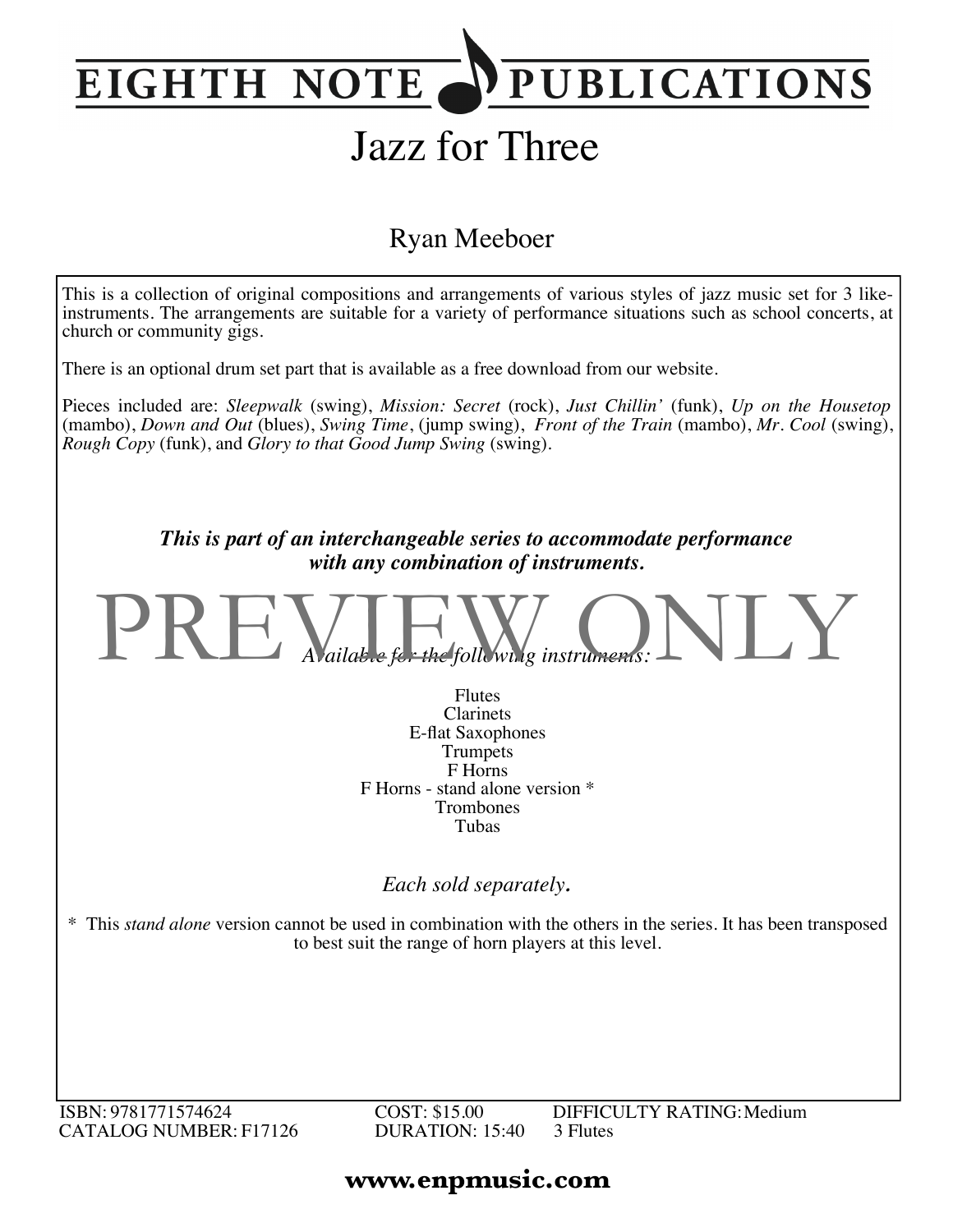# JAZZ FOR THREE





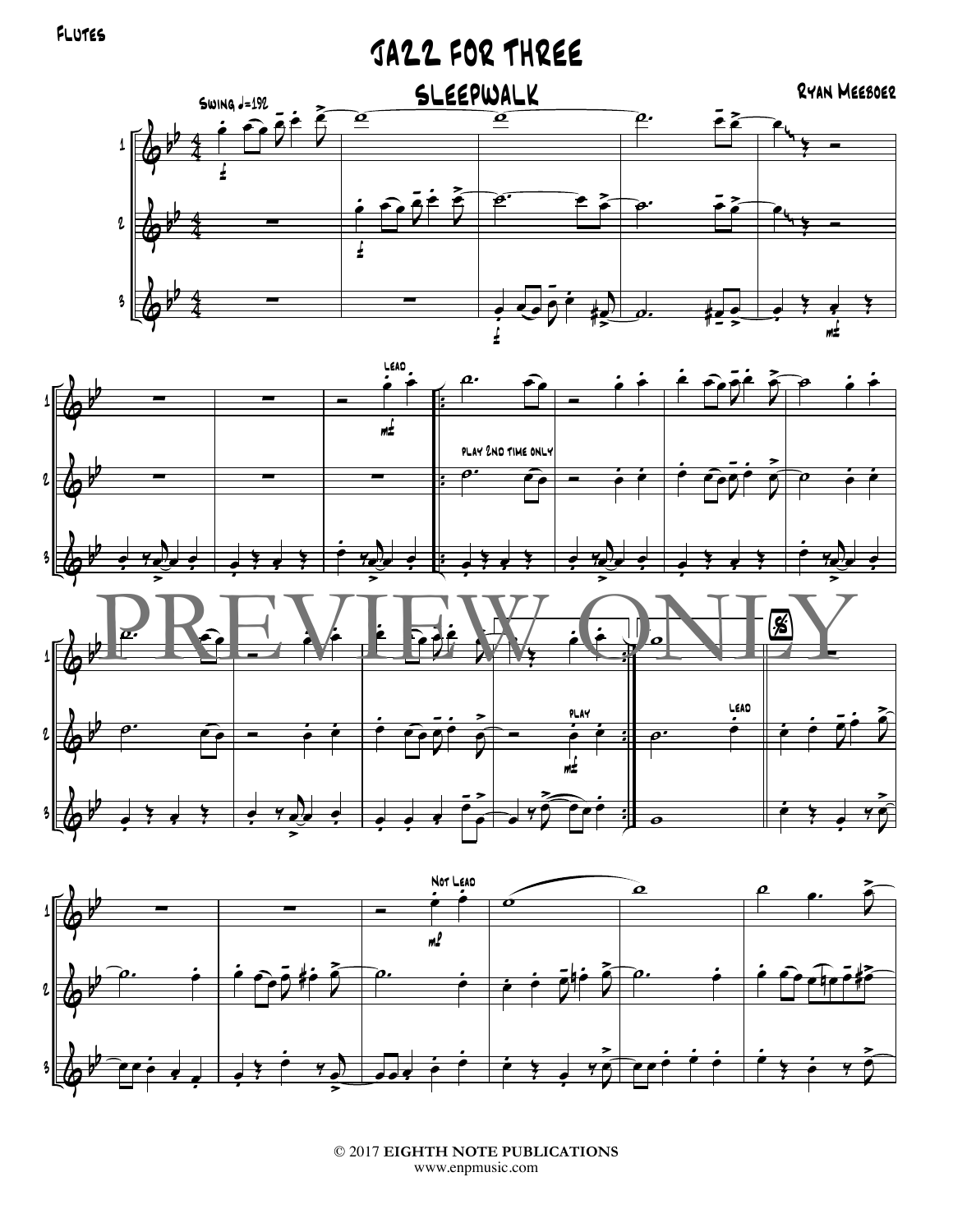





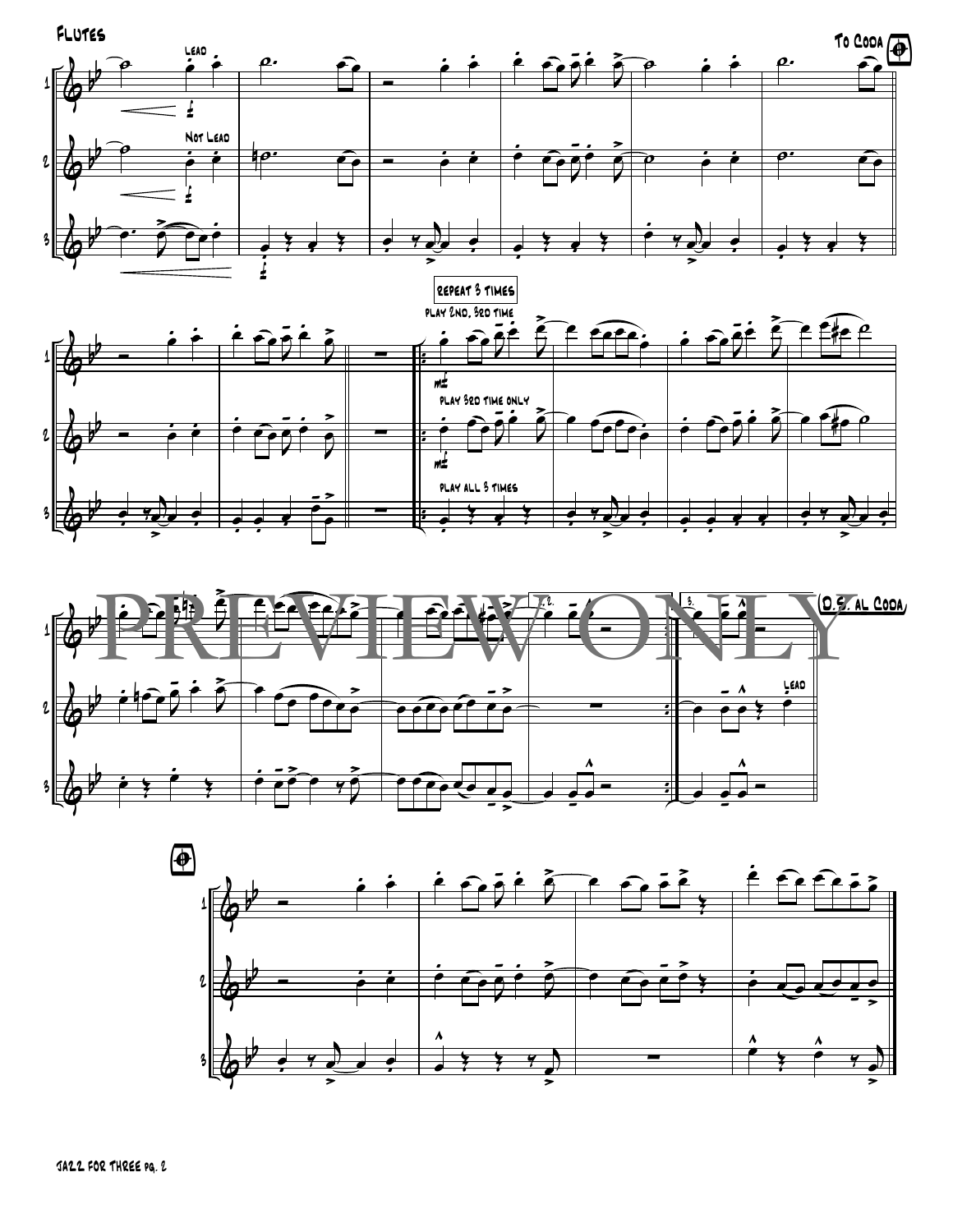Flutes





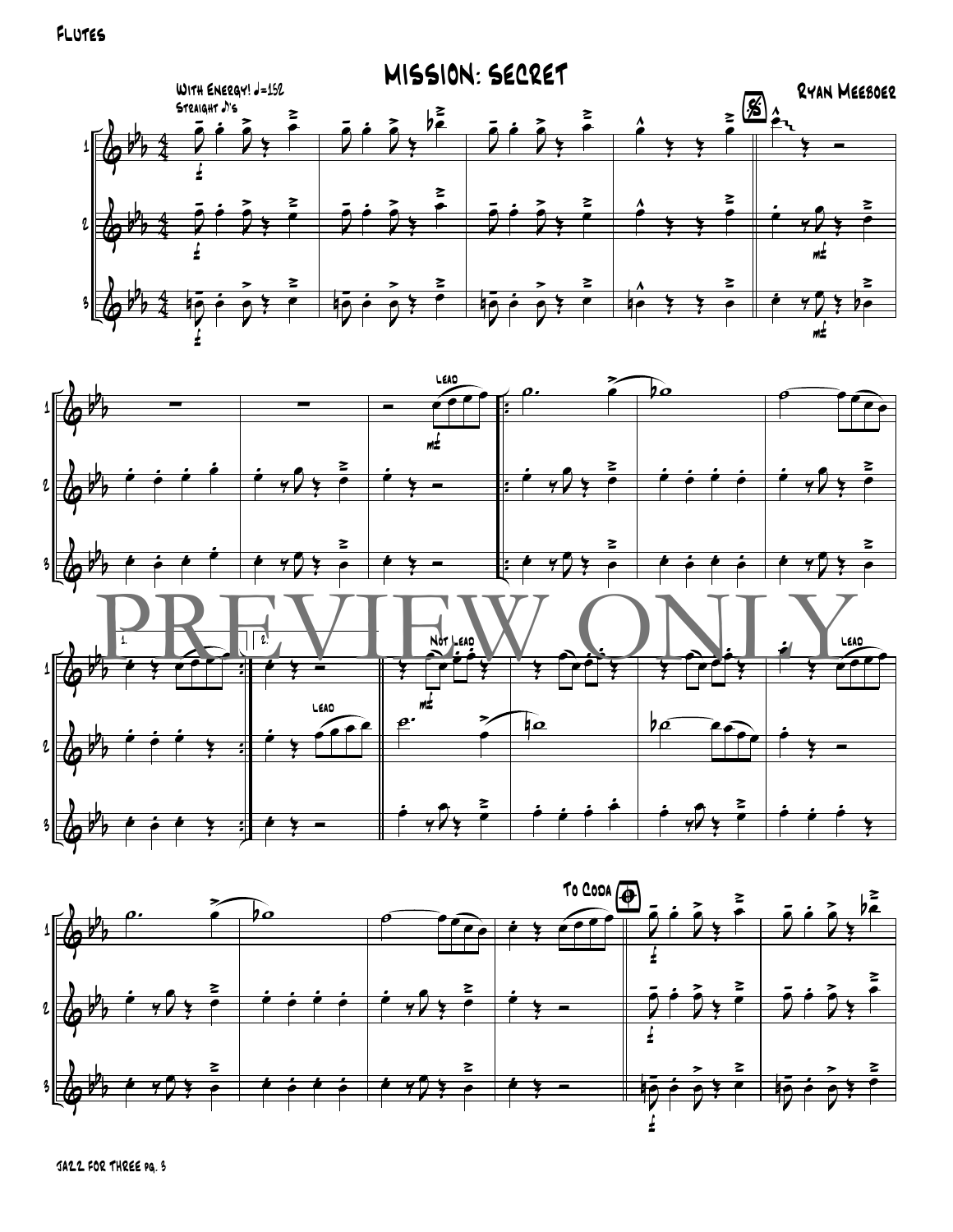





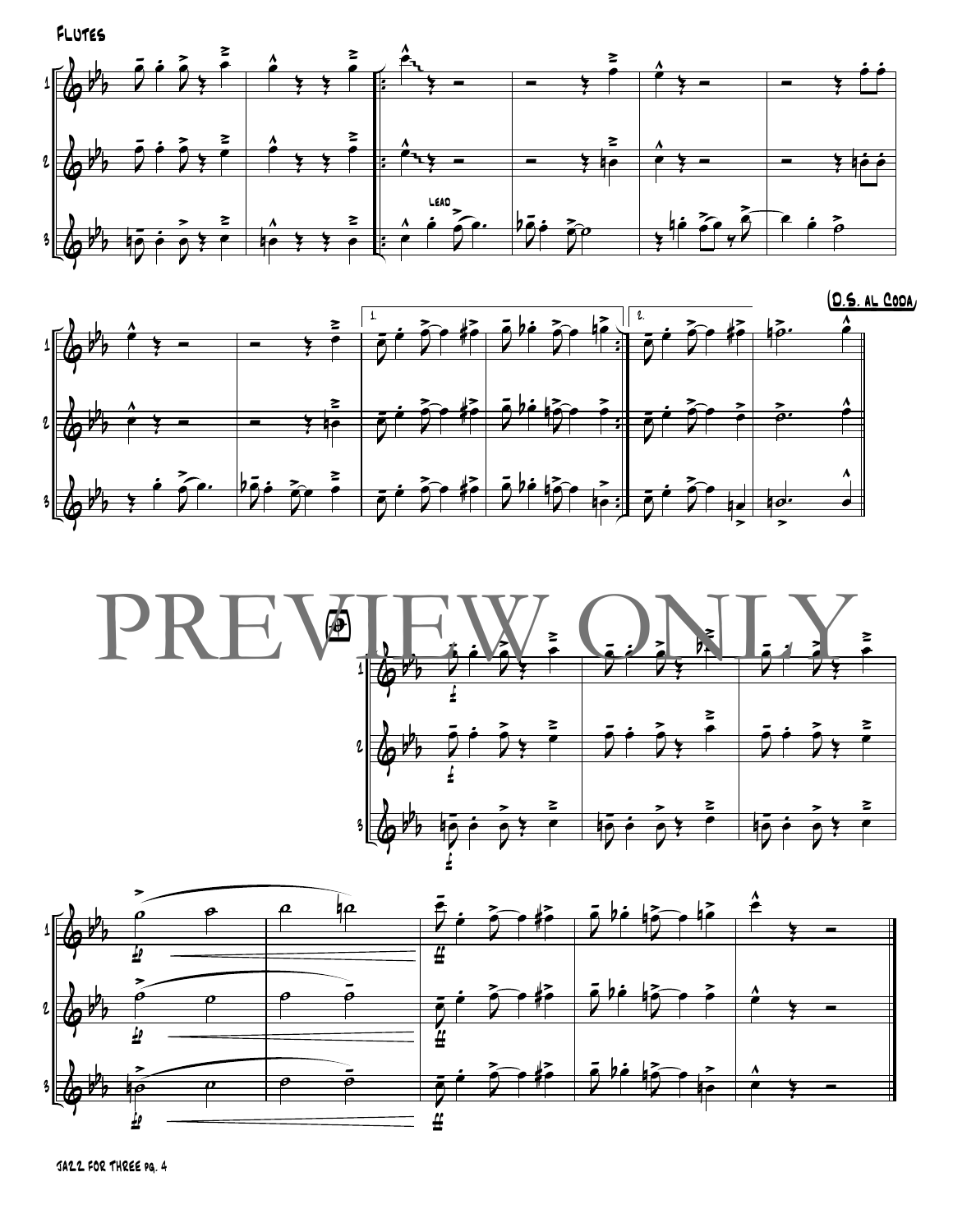



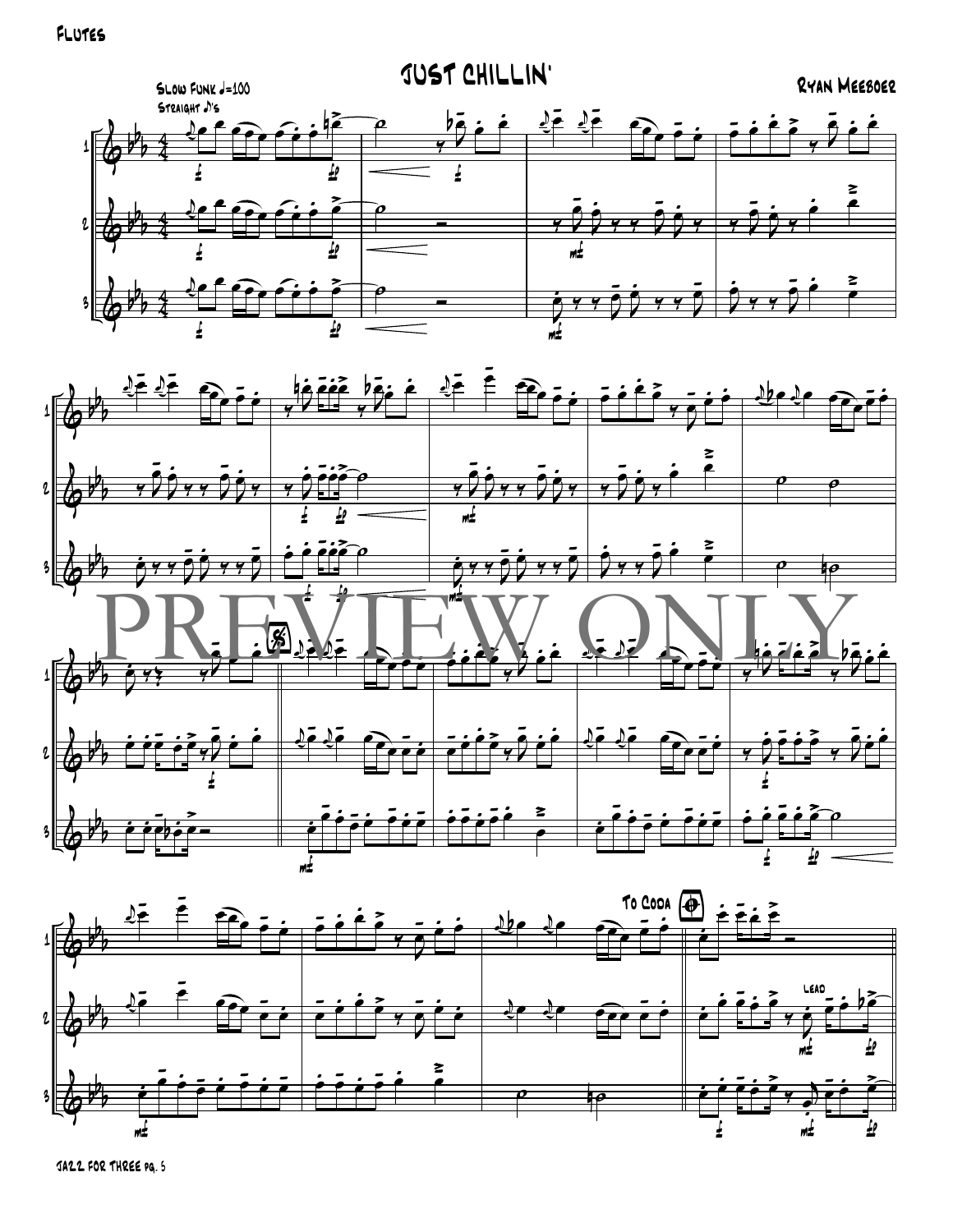





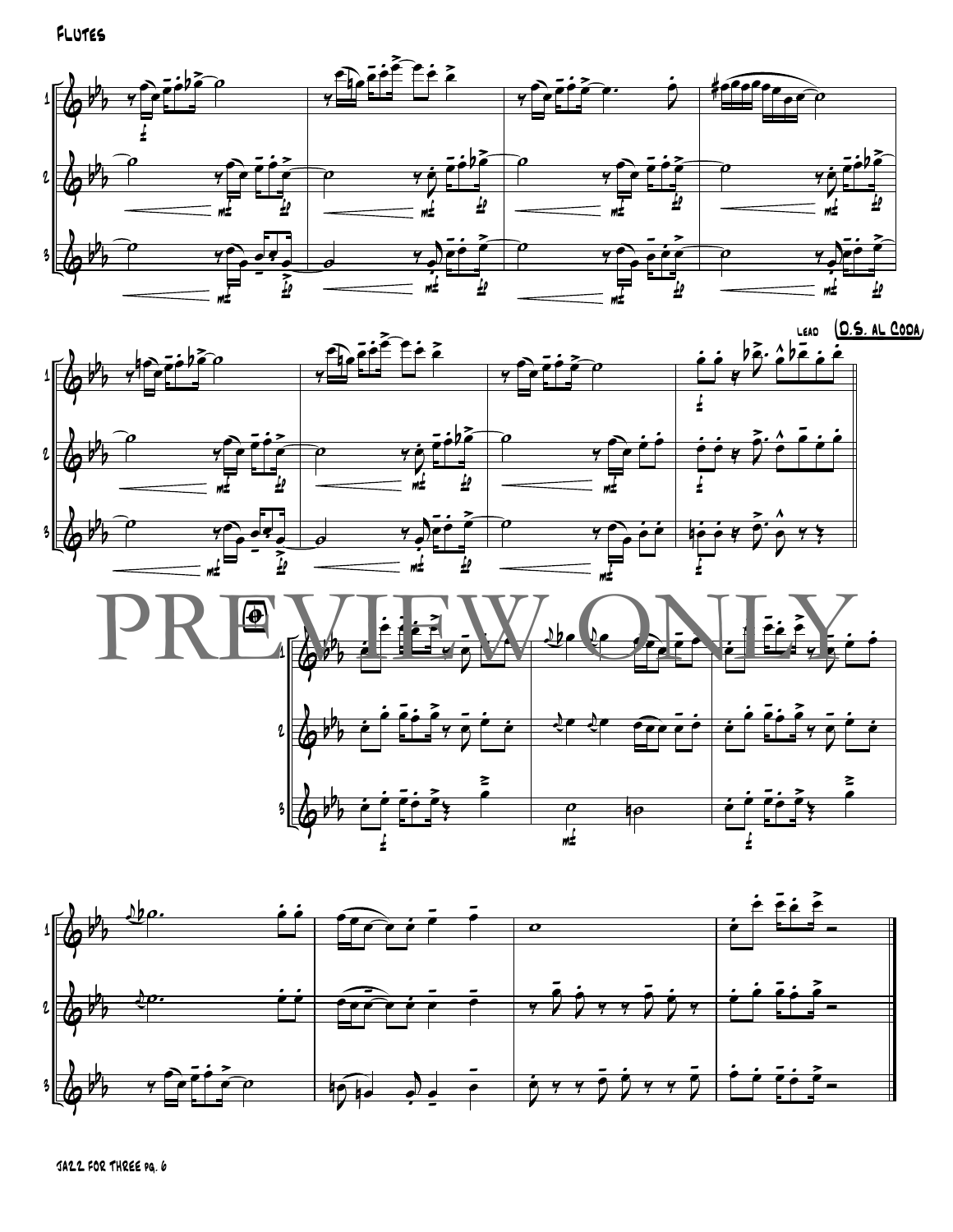#### Flutes





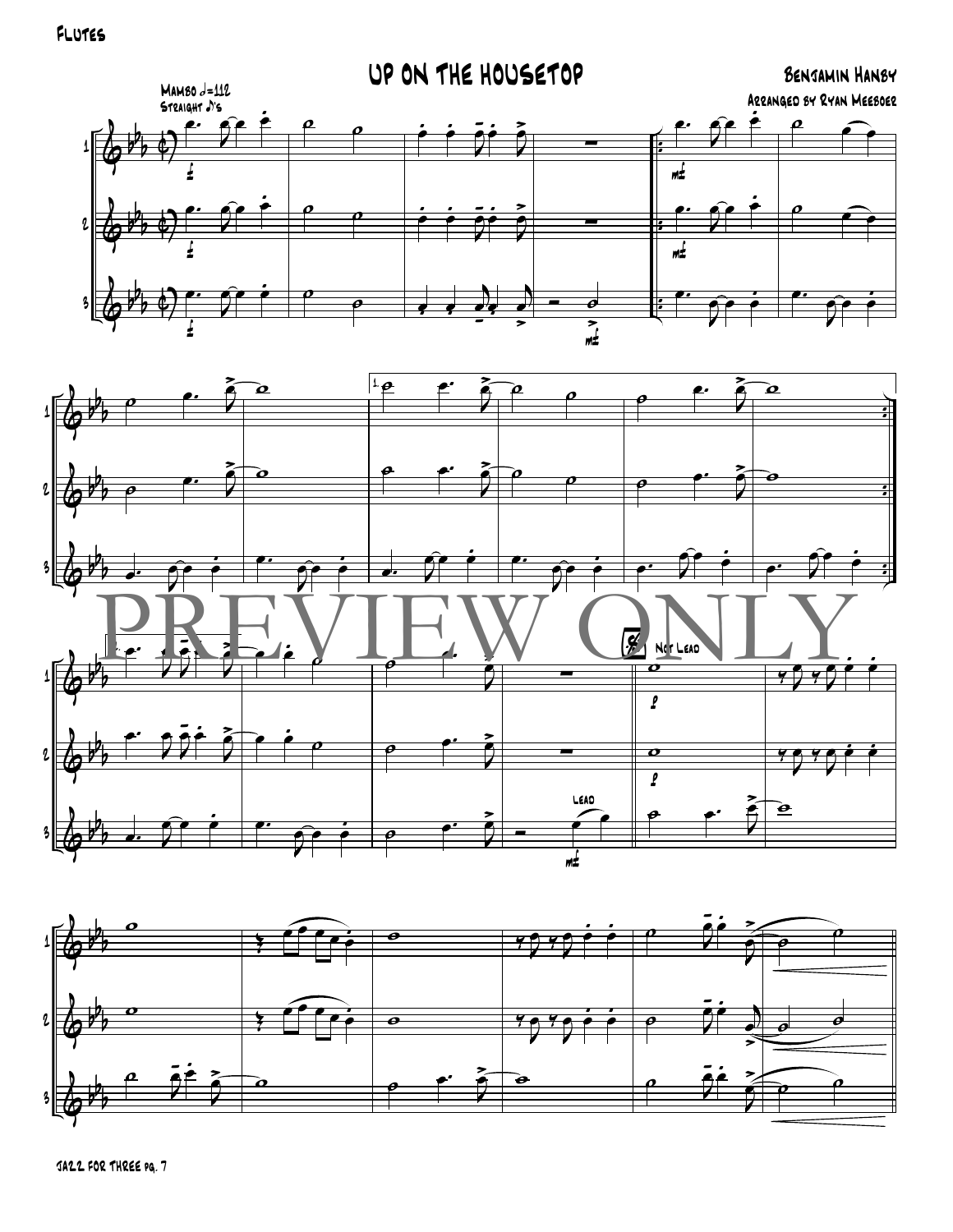Flutes







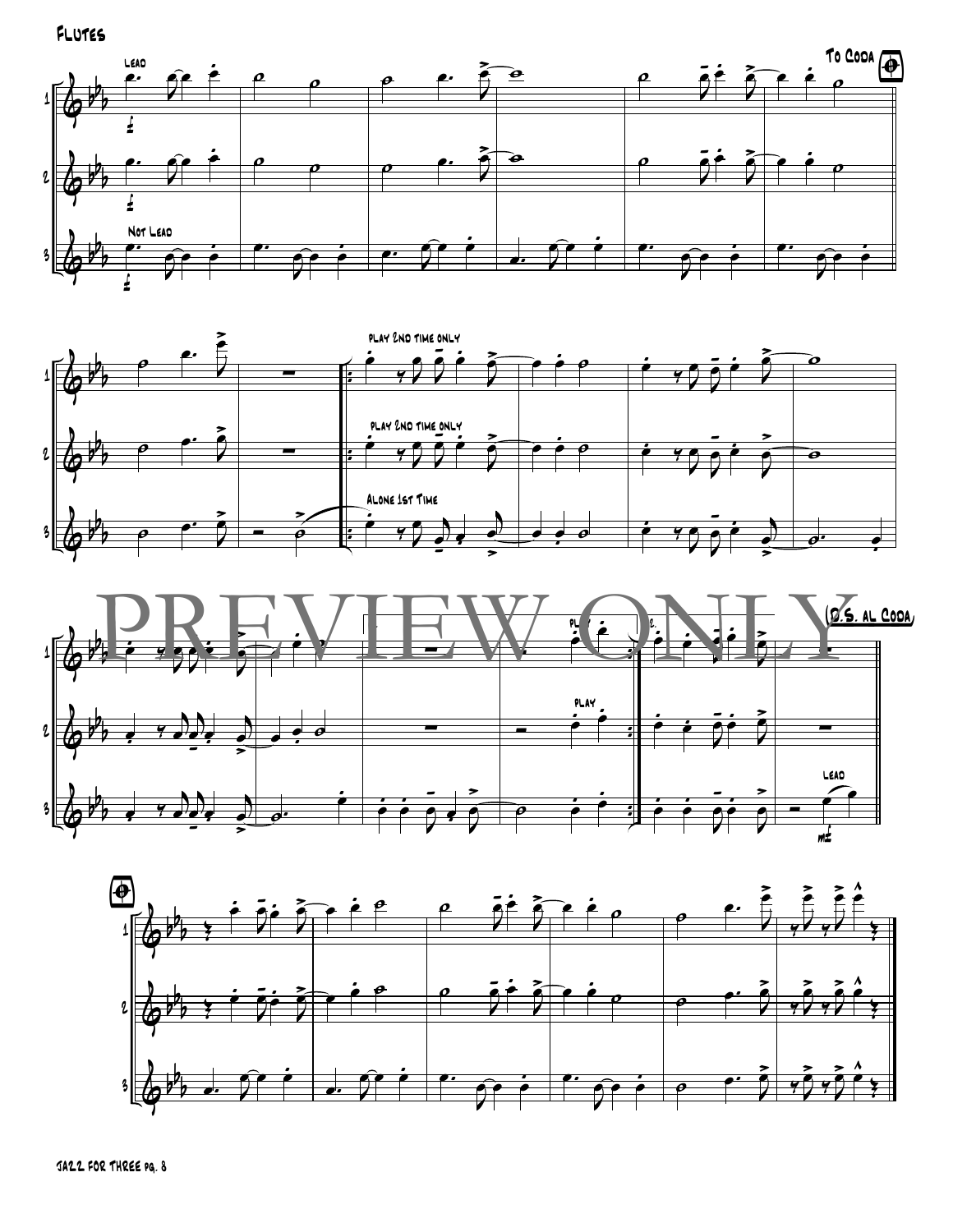#### Flutes

# DOWN AND OUT<br>RYAN MEEBOER





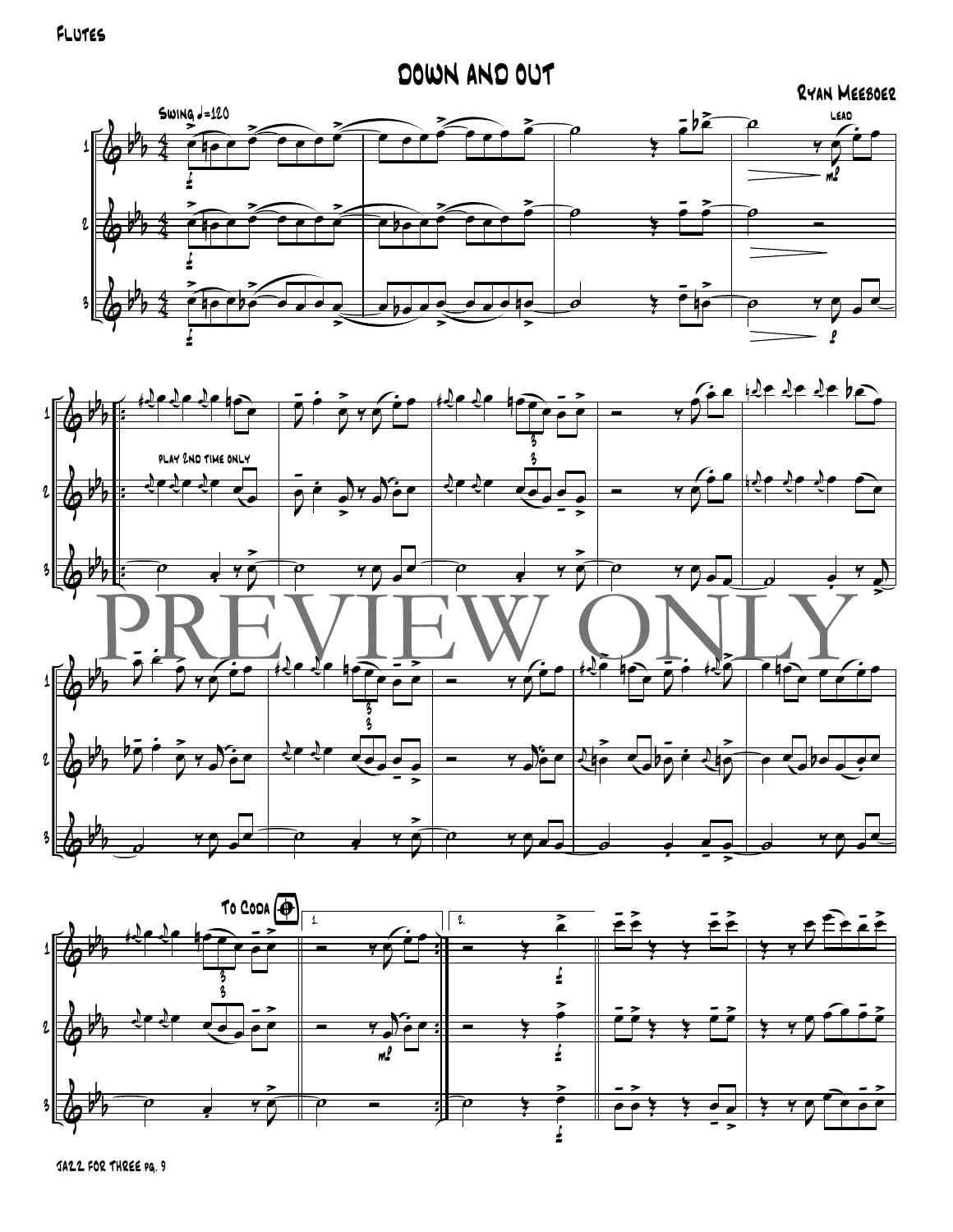







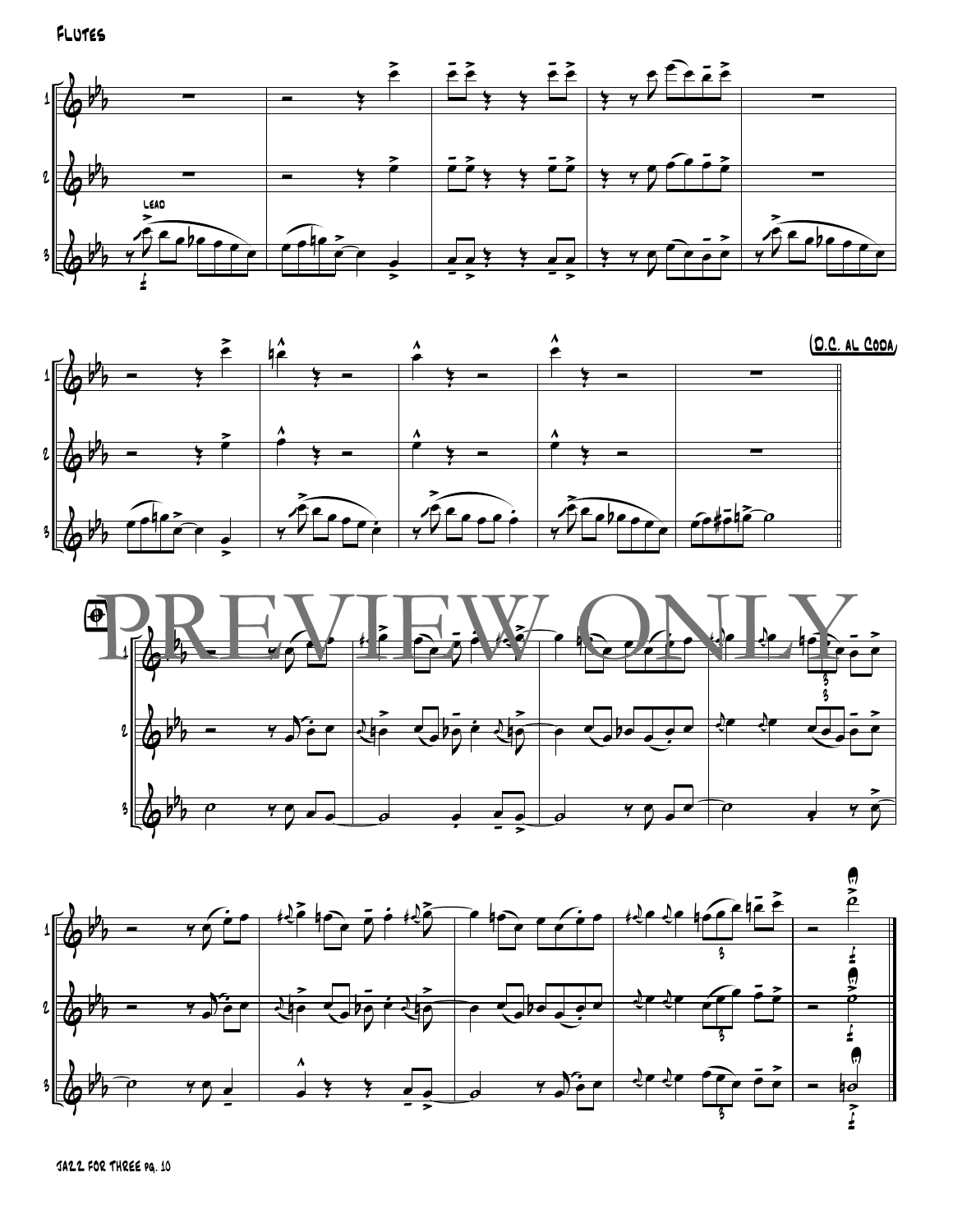SWING TIME

#### RYAN MEEBOER





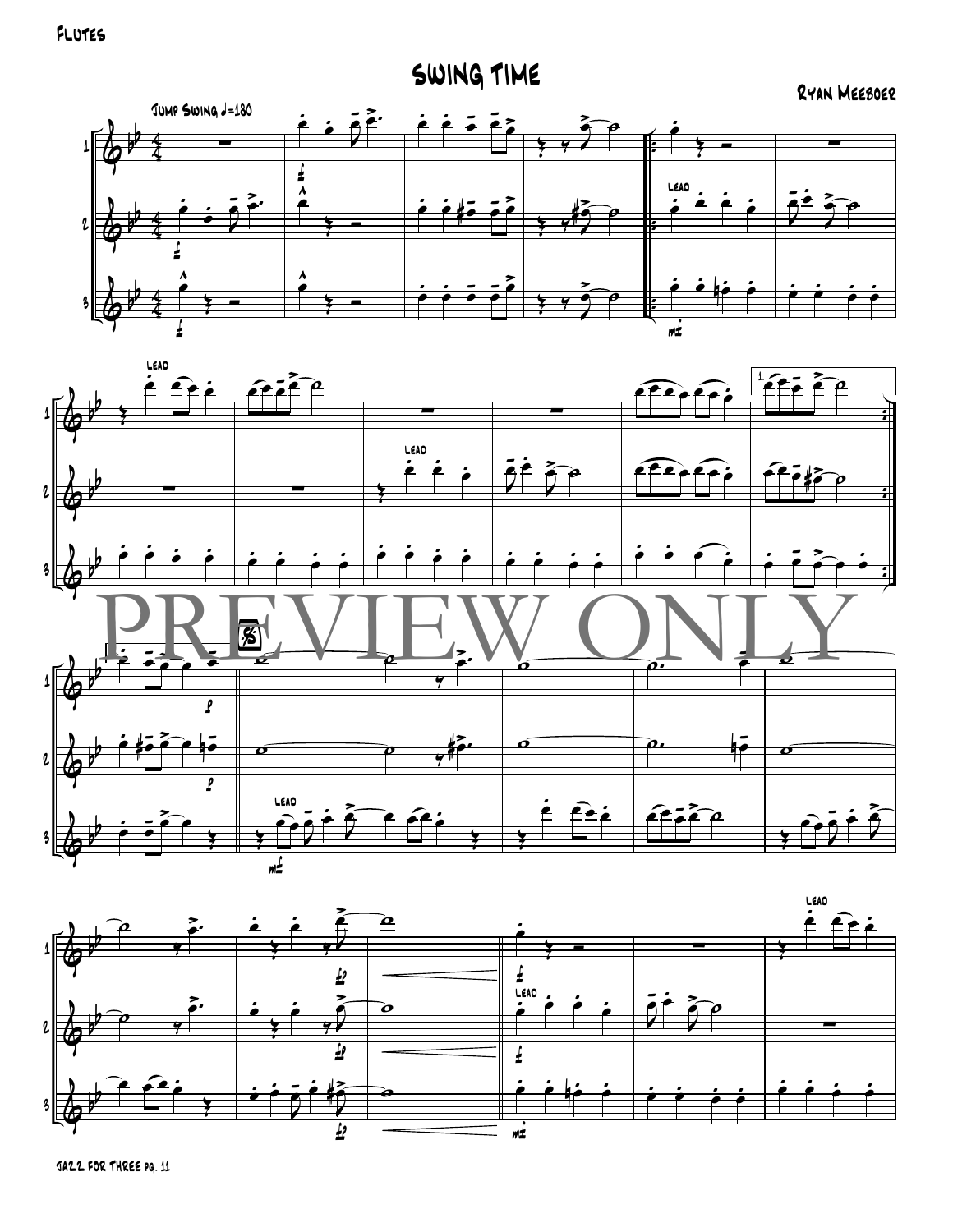





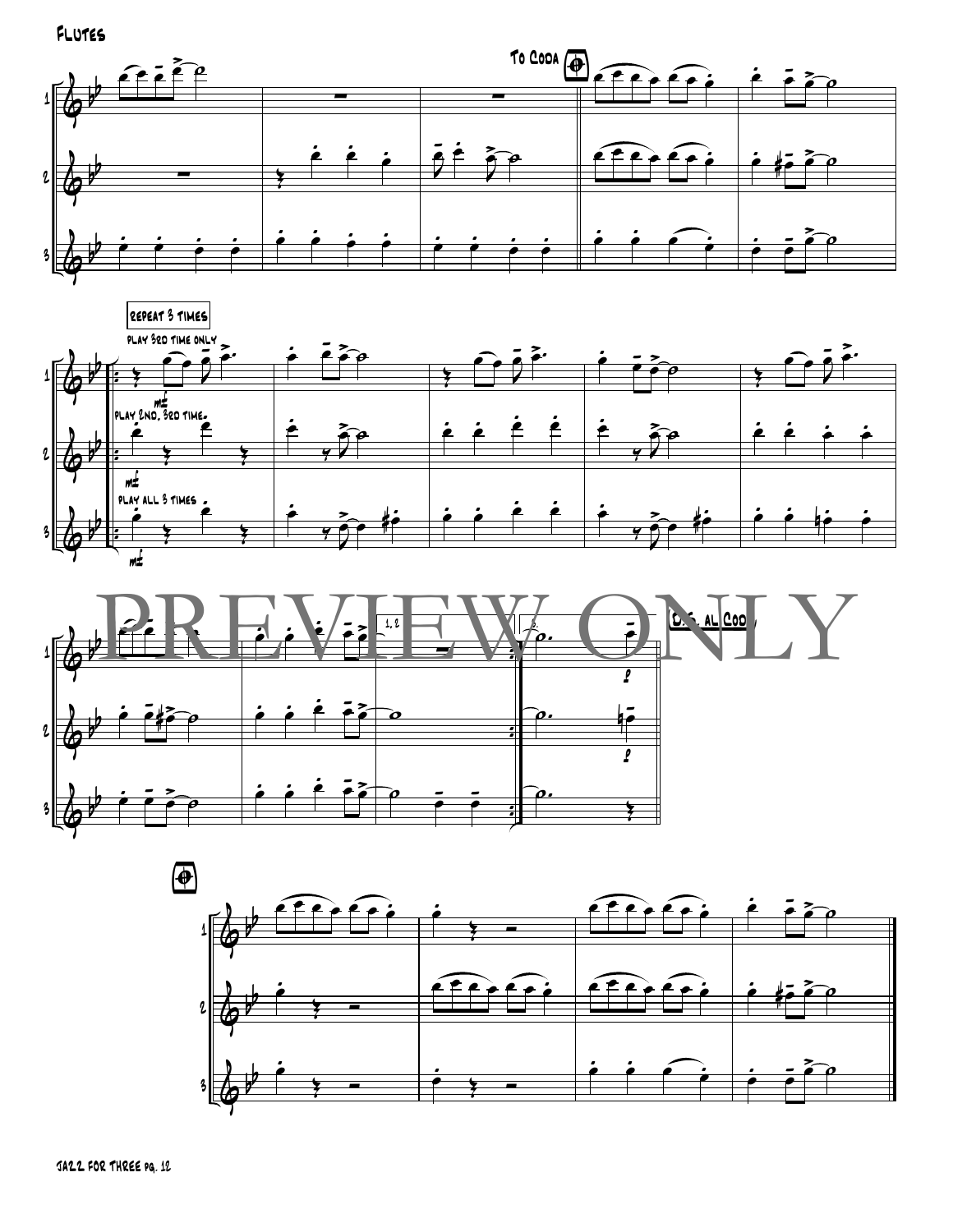Flutes



![](_page_13_Figure_2.jpeg)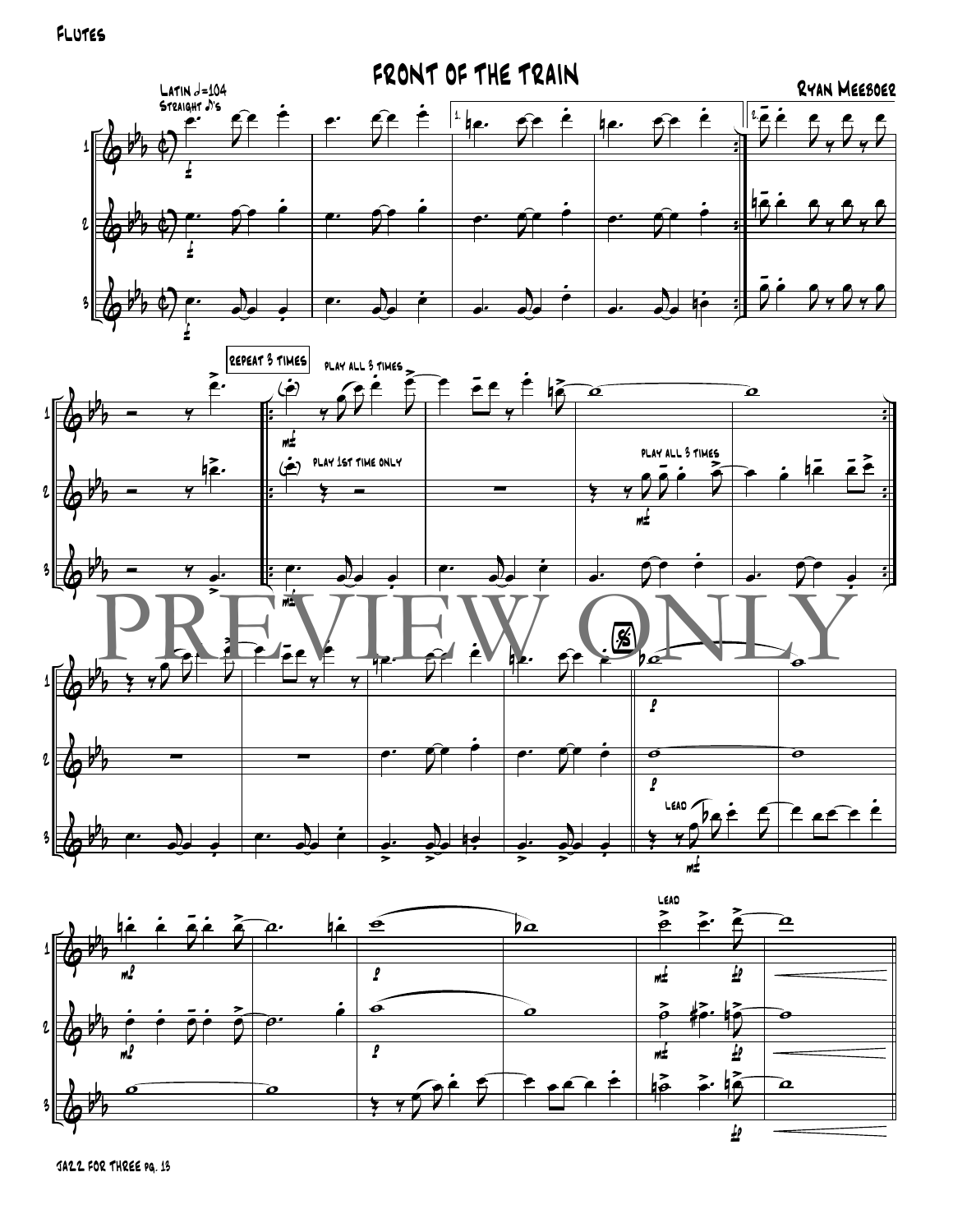![](_page_14_Figure_0.jpeg)

![](_page_14_Figure_1.jpeg)

![](_page_14_Figure_2.jpeg)

![](_page_14_Figure_3.jpeg)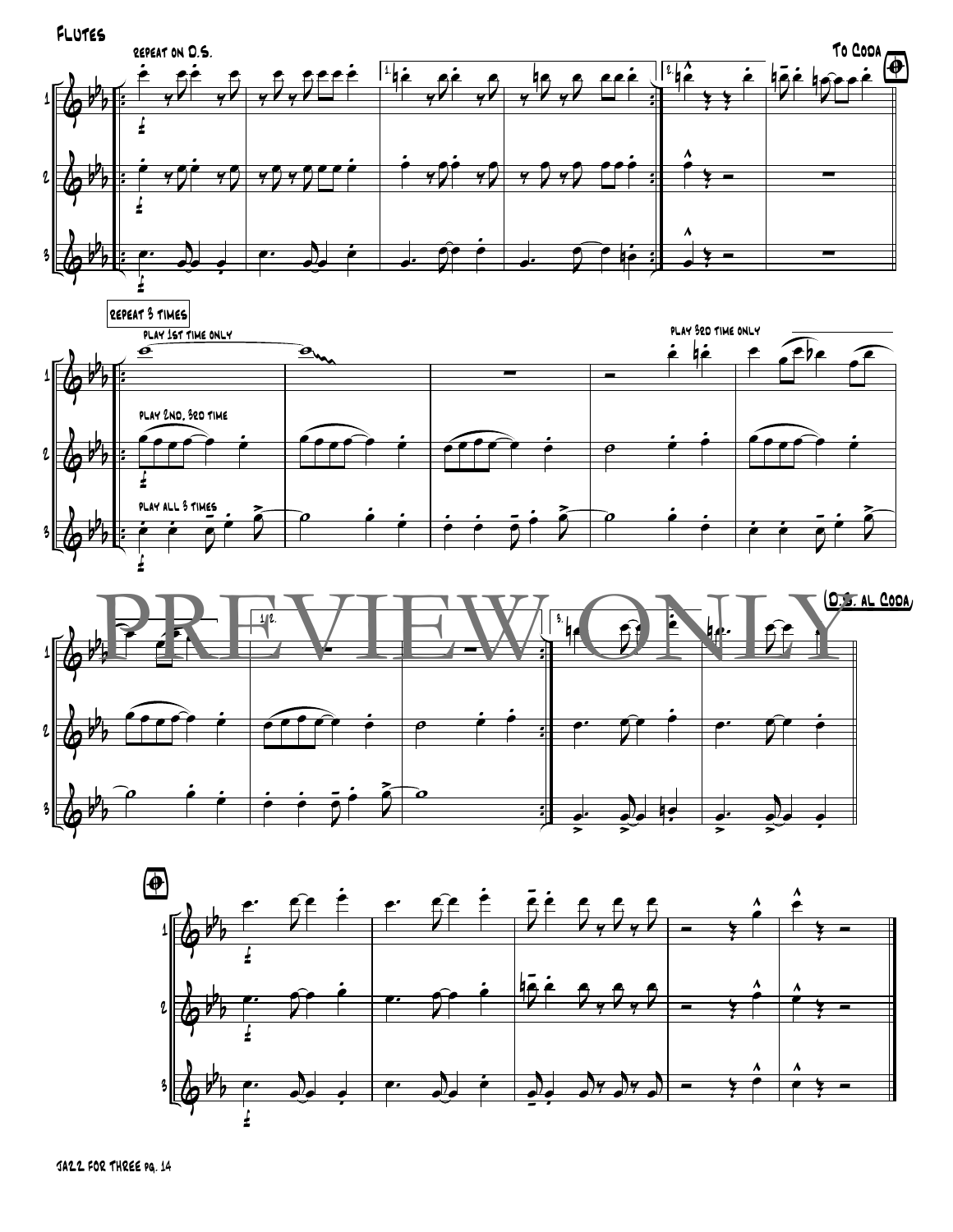**MR. COOL** 

![](_page_15_Figure_2.jpeg)

![](_page_15_Figure_3.jpeg)

![](_page_15_Figure_4.jpeg)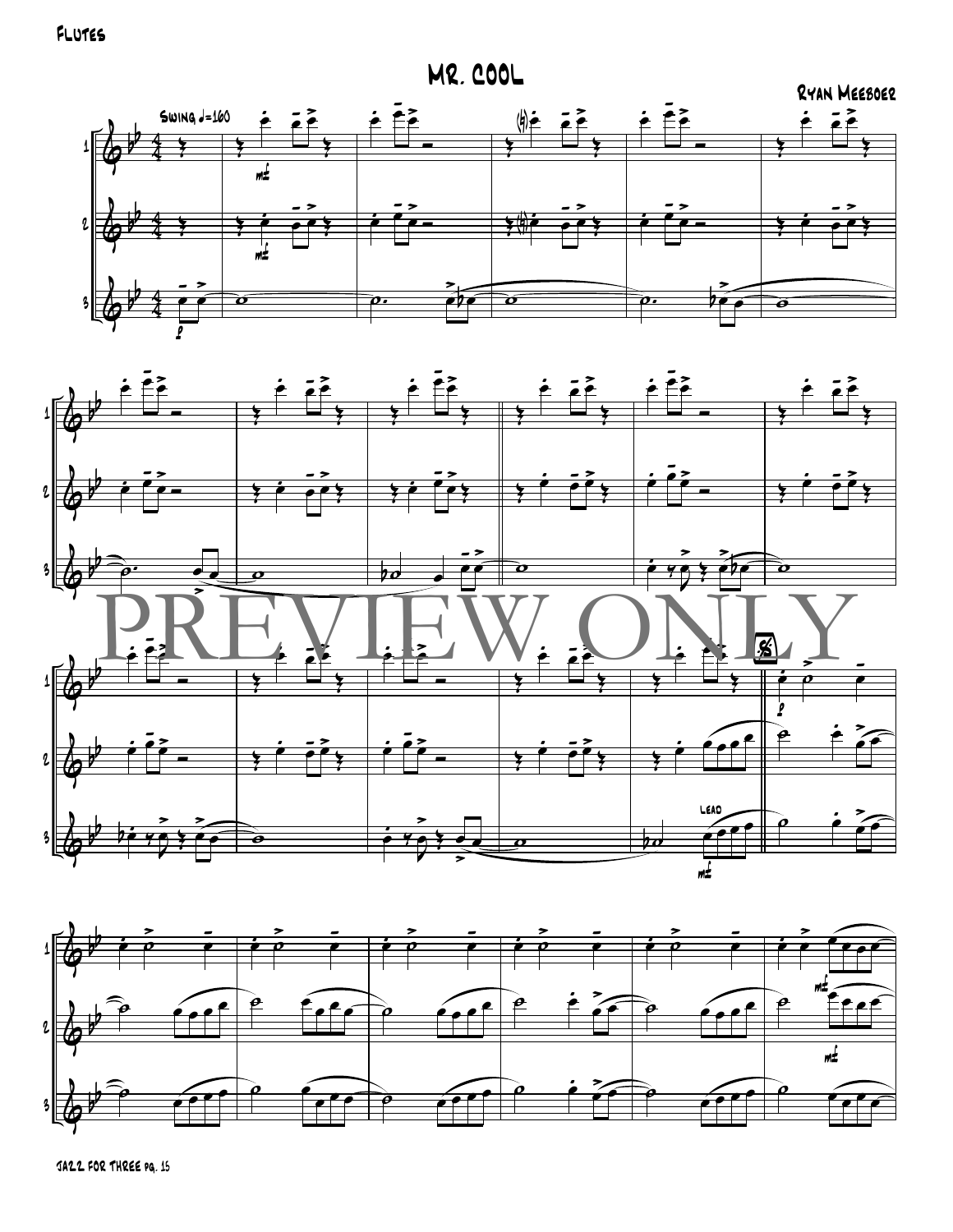FLUTES

![](_page_16_Figure_1.jpeg)

![](_page_16_Figure_2.jpeg)

![](_page_16_Figure_3.jpeg)

![](_page_16_Figure_4.jpeg)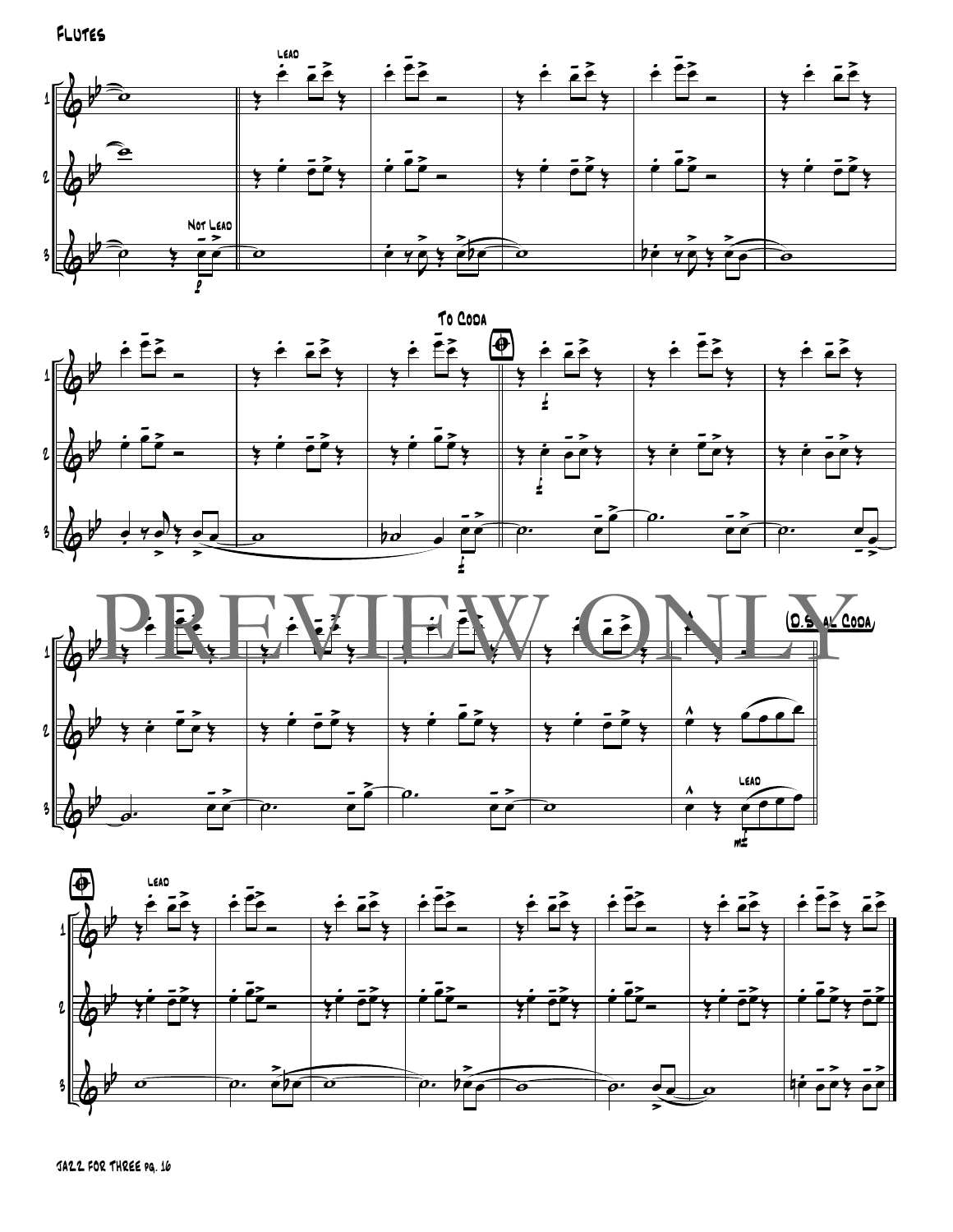![](_page_17_Figure_1.jpeg)

![](_page_17_Figure_2.jpeg)

![](_page_17_Figure_3.jpeg)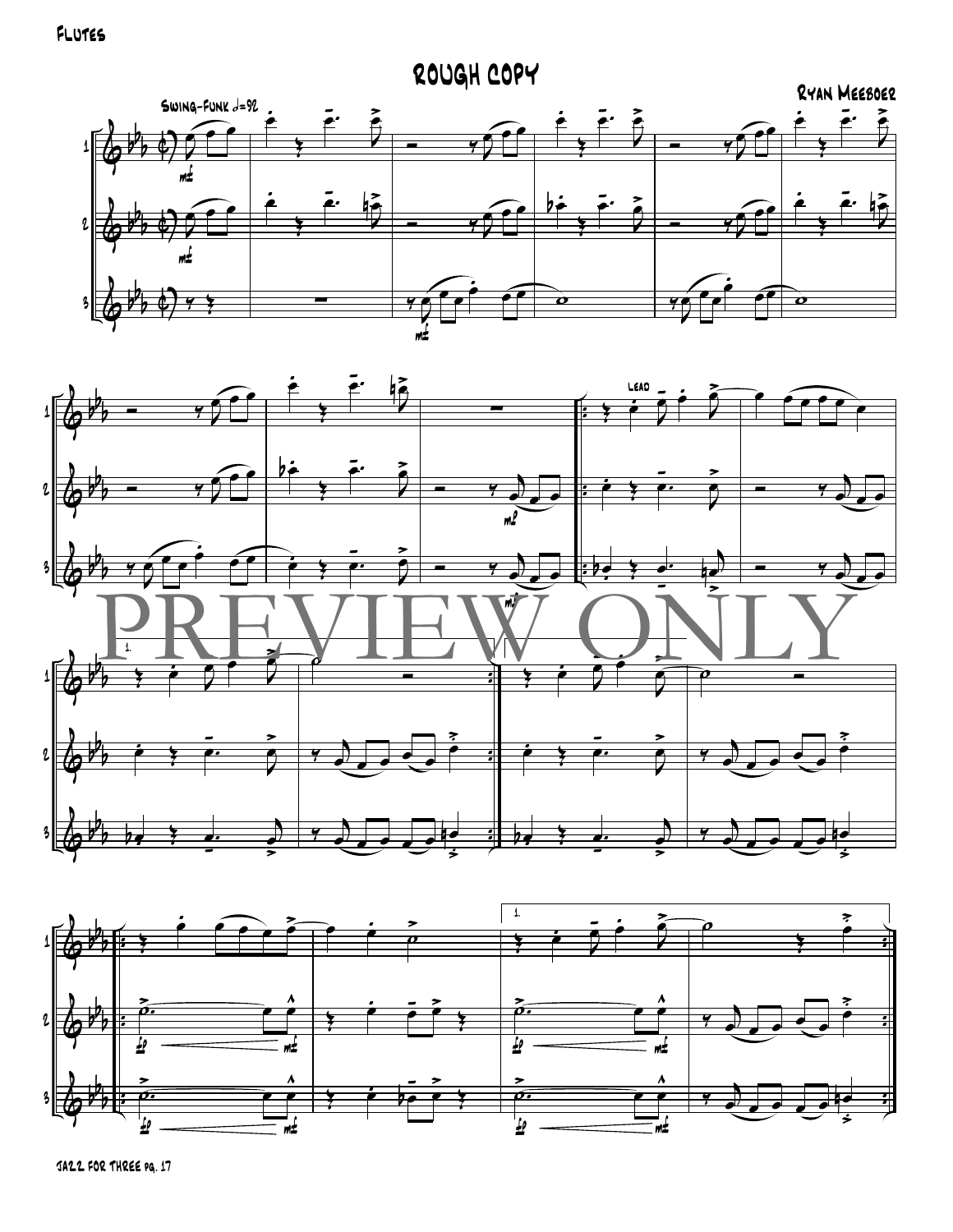FLUTES

![](_page_18_Figure_1.jpeg)

![](_page_18_Figure_2.jpeg)

![](_page_18_Figure_3.jpeg)

![](_page_18_Figure_4.jpeg)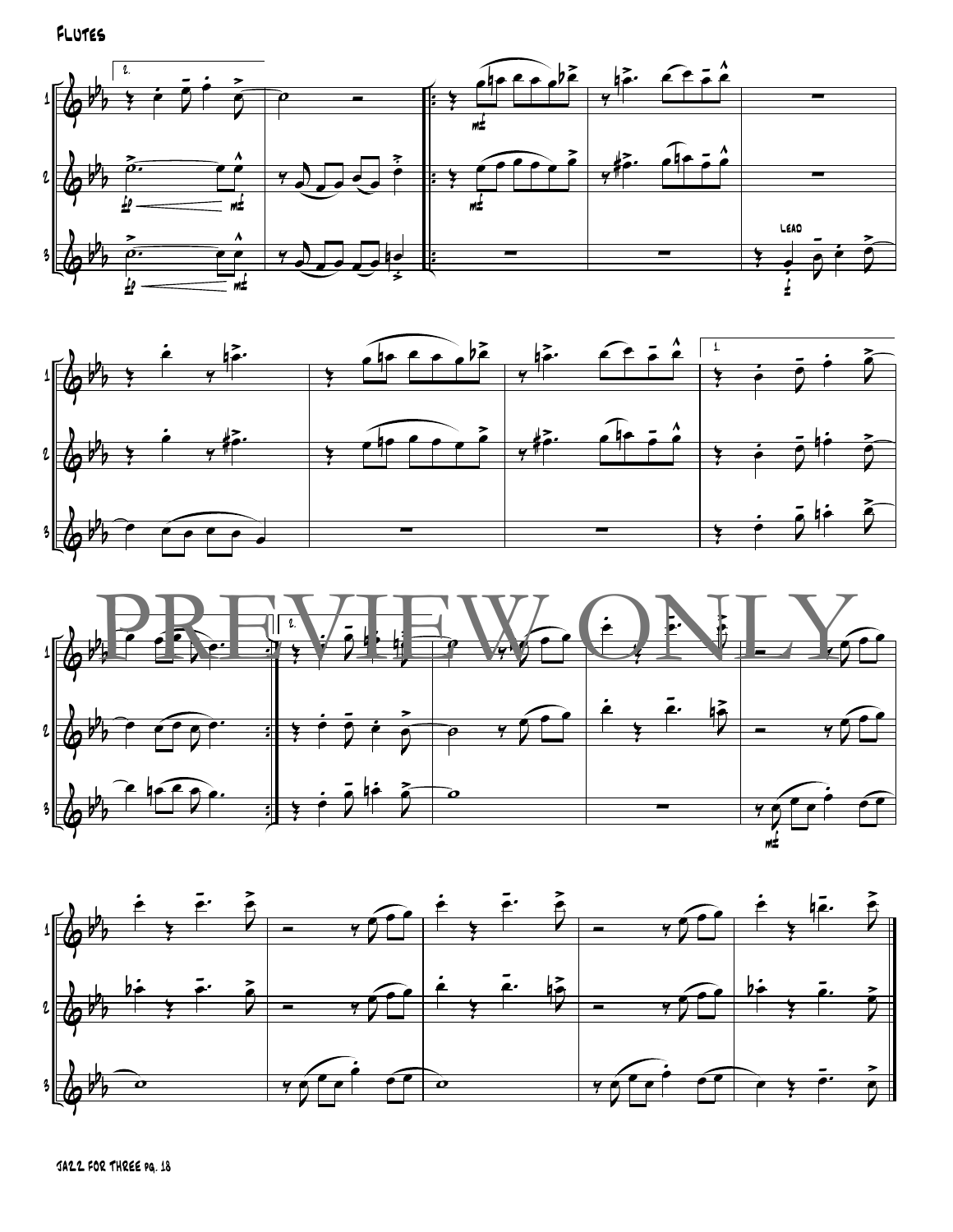FLUTES

GLORY TO THAT GOOD JUMP SWING WILLIAM H. CUMMINGS HARK! THE HERALD ANGELS SING ARRANGED BY RYAN MEEBOER  $Swing = 180$  $\boldsymbol{\lambda}$  $\tilde{\bullet}$ ∘ ∘ LEAD 1 ß £ mź l 3

![](_page_19_Figure_2.jpeg)

![](_page_19_Figure_3.jpeg)